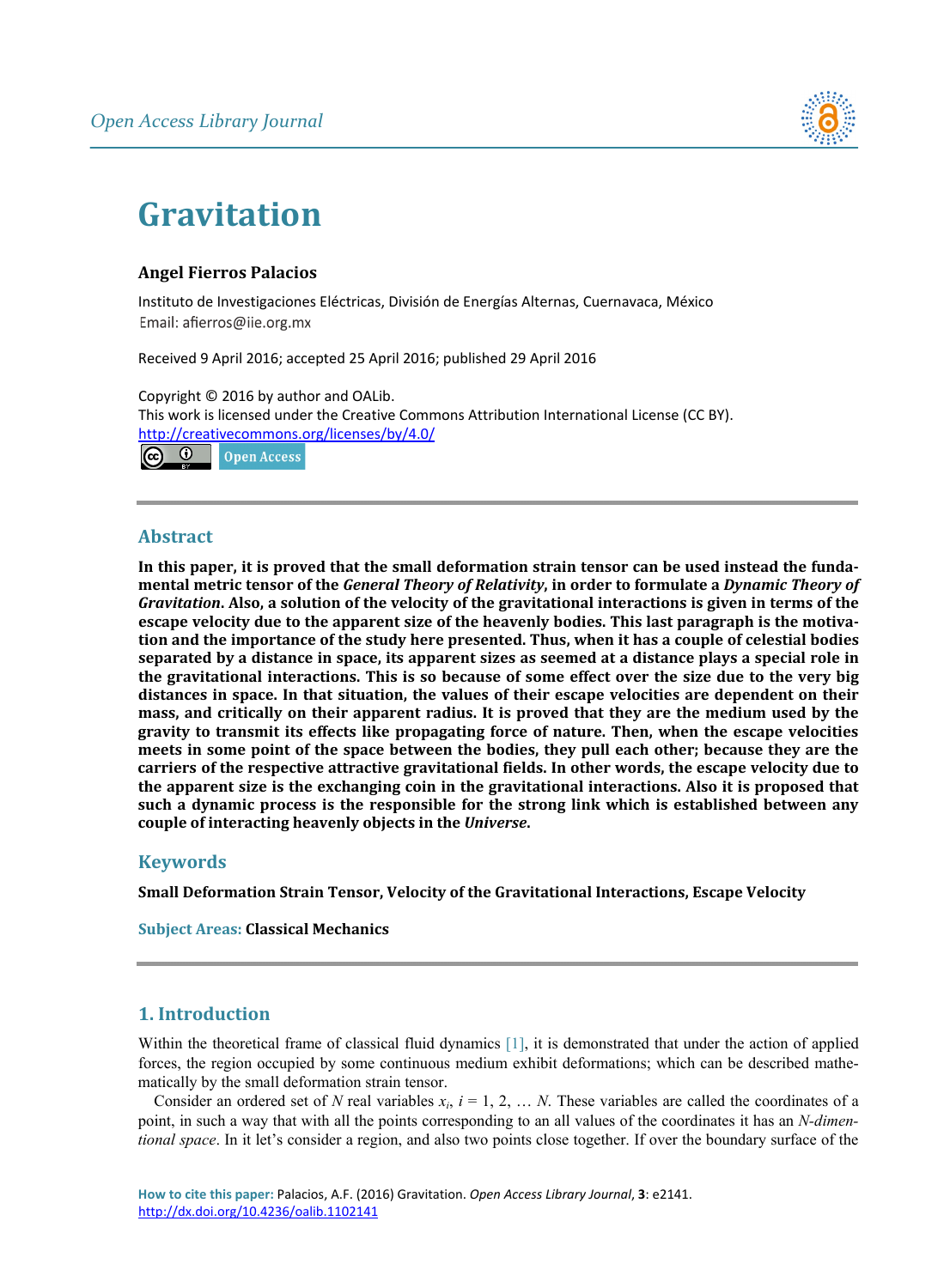region is applied an external dynamic agent, the region is deformed. In order to mathematical describe that deformation, the procedure is as follows. The distance between the point before and after deformation is

$$
ds^2 = dx_i^2
$$
  
\n
$$
ds'^2 = dx_i'^2
$$
\n(1)

where  $dx'_i = dx_i + du_i$  and  $u_i = x'_i - x_i$  are the components of the displacement vector while  $dx_i$  the *i*-component of the radius vector joining the points before the deformation, and  $du_i$ , the radius vector joining them after deformation [\[2\].](#page-9-1) For small deformations, and from the second of the Equations (1), it can be obtained that

$$
ds^2 = ds^2 + 2u_{ik}dx_i dx_k
$$
 (2)

where

$$
u_{ik} = \frac{1}{2} \left( \frac{\partial u_i}{\partial x_k} + \frac{\partial u_k}{\partial x_i} \right)
$$
 (3)

are the components of the small deformation strain tensor. On the other hand, after deformation the interval *ds*' 2 between the nearby points can be written as follows:

$$
ds^{\prime 2} = dx'_{m} dx'_{m} = \frac{\partial x'_{m}}{\partial x_{i}} \frac{\partial x'_{m}}{\partial x_{k}} dx_{i} dx_{k} = g_{ik} dx_{i} dx_{k}
$$
(4)

where

$$
g_{ik} = \frac{\partial x'_m}{\partial x_i} \frac{\partial x'_m}{\partial x_k} \tag{5}
$$

are the components of the fundamental metric tensor. Then, if instead considering that the points are separate; we make them coincide in the undeformed initial situation; it is obtained that

$$
ds^2 = dx_i^2 = 0 \tag{6}
$$

So that in (2) it has that

$$
ds'^2 = 2u_{ik}dx_i dx_k \tag{7}
$$

If the Equations (4) and (7) are compared it is obtained that  $[2]$ .

$$
u_{\mu k} = \frac{1}{2} g_{\mu k};
$$
\n(8)

The Equation (8) must be considered as a *relation of congruence* between *Physics and Geometry*, more than and equality [\[2\].](#page-9-1) This is so, because the *General Theory of Relativity*, constructed in terms of the fundamental metric tensor, is a geometrical description of the *Universe*, where forces and momenta are not taken into account; in such a way that is very difficult to explain the *space-time* deformation, and the movement of the bodies, without the action of some dynamical agent; whereas the *Dynamic Theory of Gravitation* consider dynamical agents by means of the small deformation strain tensor. Those theories can be equally applied to object that travel at velocities lesser than the speed of light in vacuum; in such a way that the relation (8) makes congruent the geometrical description of the *Universe*, and the correspondent dynamical descriptions. From the mathematical viewpoint, both tensors are equivalents. That means that both tensors have the same properties [\[2\].](#page-9-1) However, from the physical viewpoint, those tensors have different significance. The small deformation strain tensor describes the geometrical properties of any region of the *continuous space-time* when is deformed because of the effect of some dynamic agent. On the other hand, the fundamental metric tensor describes the metrical properties of the same region of the *continuous space-time*, but once it was deformed. Thus, in one member of the relation (8), it has a dynamical object, and in the other a geometrical entity. Then, that fact gives the possibility to formulate a *Dynamical Theory of Gravitation* **[\[2\]](#page-9-1)**. It is possible to demonstrate that from the small deformation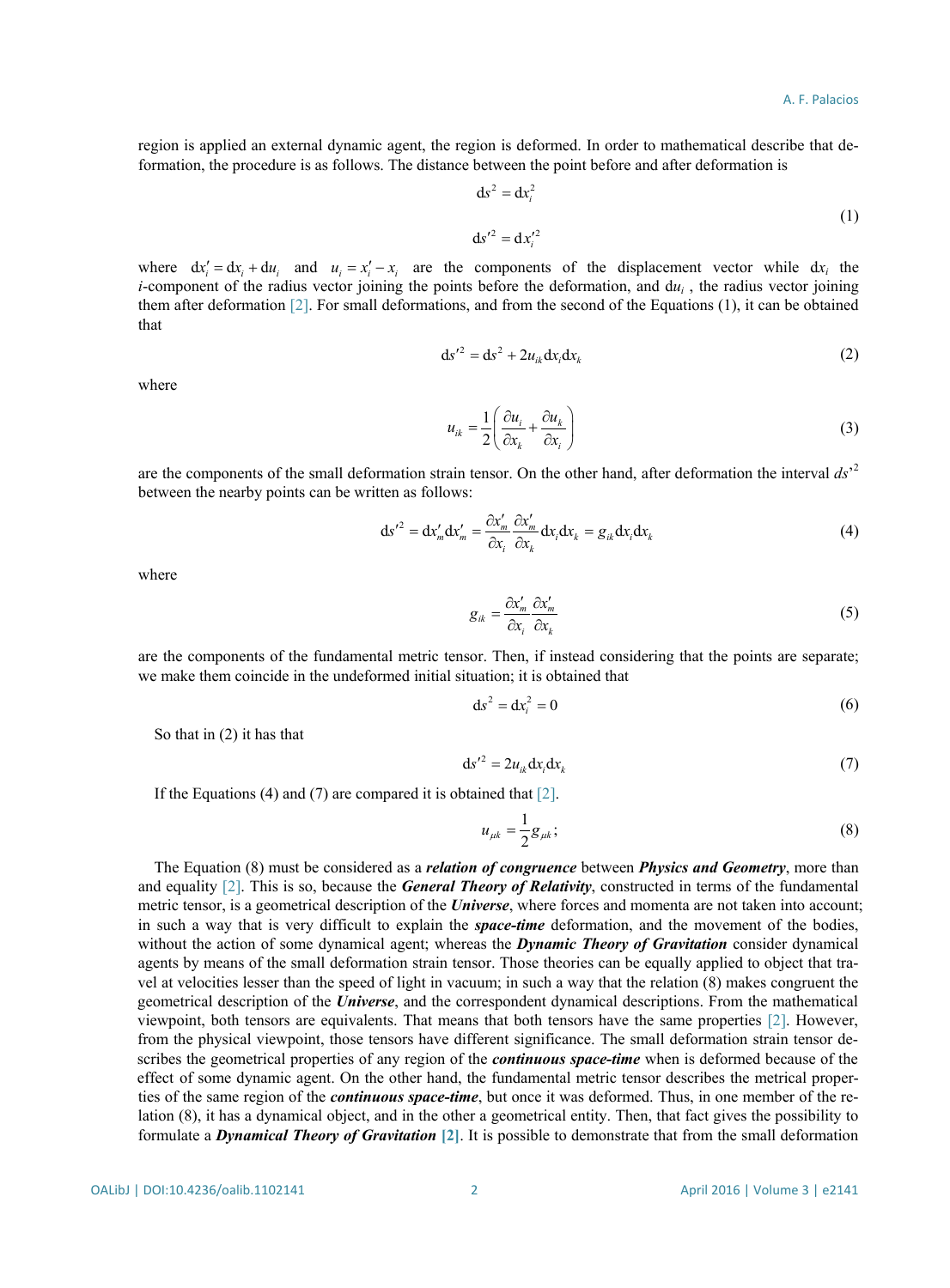strain tensor, all the mathematical structures needed to formulate that theory can be obtained.

## **Mathematical Structures**

It is possible to prove that the expressions obtained are equal of those obtained using the fundamental metric tensor; that is to say

*The Christoffel Symbols*

*The Differential Equation of a Geodesic*

*The Covariant Derivative of a Vector*

*The Covariant Derivative of a Tensor*

## *The Riemann-Christoffel Tensor*

*Christoffel***'***s symbols* are two quantities which are not tensors, called some times as the *three-index symbols* of the first and second kind [\[2\].](#page-9-1) They has the following form

$$
[mn, p] = \frac{1}{2} \left( \frac{\partial u_{np}}{\partial x^m} + \frac{\partial u_{pm}}{\partial x^n} - \frac{\partial u_{mn}}{\partial x^p} \right)
$$

and

$$
\{mn, r\} = u^{\prime p} \left[ mn, p \right] \tag{9}
$$

Those symbols defined in terms of the small deformation strain tensor, can be written as follows [*mn*, *p*] and {*mn*, *r*}. They have the important properties that there are symmetrical in *m*, *n* [\[2\].](#page-9-1)

The *differential equation of a geodesic*, which is the path between two points in the *Riemannian space*, is obtained using the calculus of variation, and the following condition

$$
\int ds \text{ is stationary.} \tag{10}
$$

This absolute track is of fundamental importance in dynamics. Keeping the beginning and the end of the path fixed, we give every intermediate point an arbitrary infinitesimal displacement  $\delta x_\sigma$  so as to deform the path. The stationary condition is

$$
\int \delta \, \mathrm{(ds)} = 0 \tag{11}
$$

According to definition (9) and making some algebra, it can be obtained the following result, which is the looked for differential equation

$$
\frac{d^2x_{\alpha}}{ds^2} + {\mu\nu, \alpha} \frac{dx_{\mu}}{ds} \frac{dx_{\nu}}{ds} = 0
$$
\n(12)

Now to obtain the *covariant derivative of a vector*, the procedure is as follows. Since  $dx_\mu$  is a contravariant vector, and ds an invariant,  $dx_{\mu}/ds$  a kind of velocity, is a contravariant vector. Hence if  $A_{\mu}$  is any covariant vector, the inner product

$$
A_{\mu} \frac{dx_{\mu}}{ds}
$$
 is invariant. (13)

The rate of change of this expression per unit interval d*s* along any assigned curve must also be independent of the coordinate system; that is to say

$$
\frac{d}{ds} \left( A_{\mu} \frac{dx_{\mu}}{ds} \right)
$$
 is invariant. (14)

Again, and making some algebra, it can be obtained that [\[2\]](#page-9-1)

$$
A_{\nu}^{\mu} = \frac{\partial A^{\mu}}{\partial x_{\nu}} + \{\varepsilon v, u\} A^{\varepsilon}
$$
 (15)

This is called the *covariant derivative* of  $A^{\mu}$ . The tensors  $A^{\nu}_{\mu}$  and  $A^{\mu\nu}$  are called the contravariant derivative of  $A_\mu$  and  $A^\mu$ .

*The covariant derivatives of tensors* of the second rank are formed as follows [\[2\]](#page-9-1)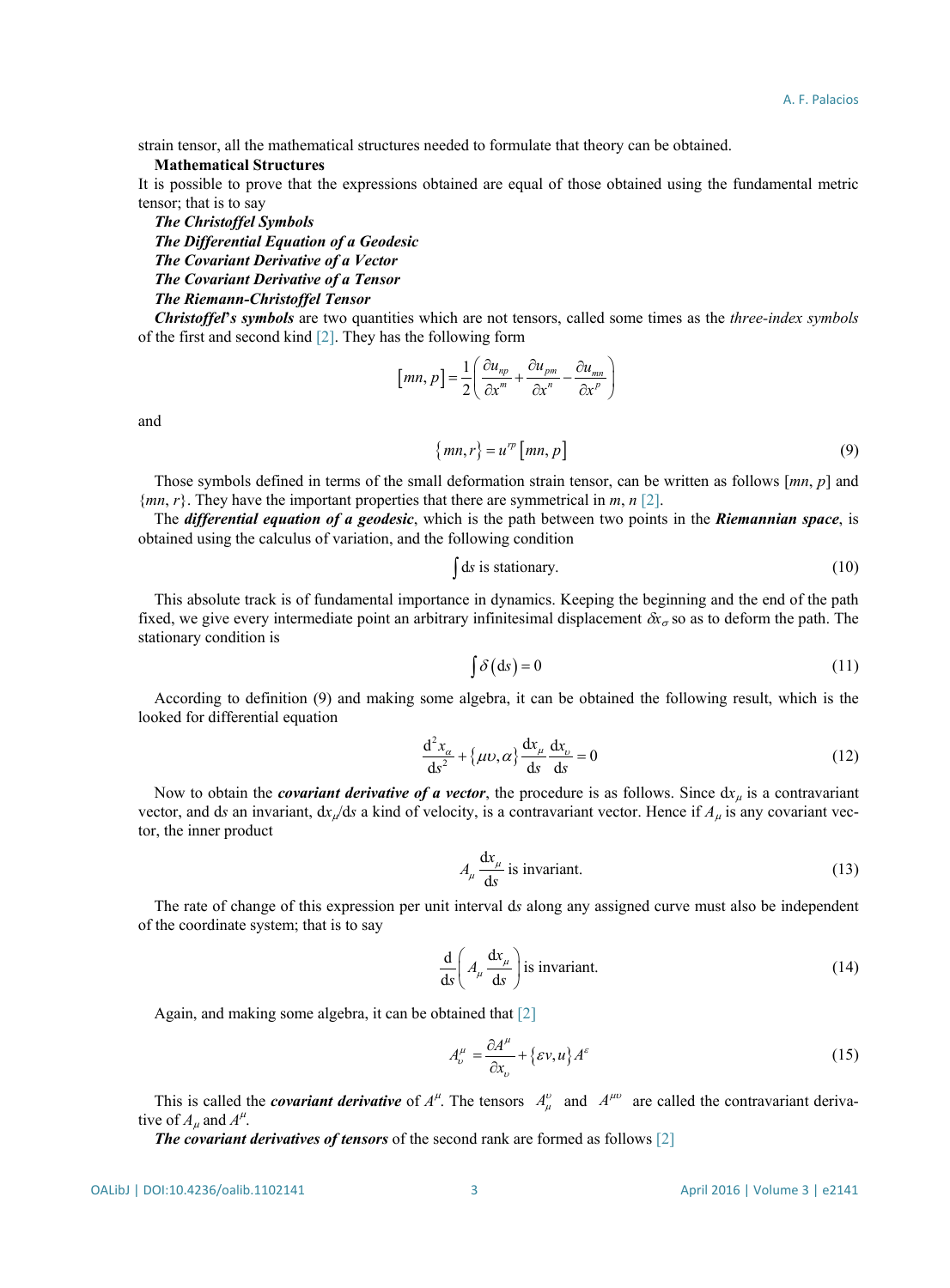$$
A_{\sigma}^{\mu\nu} = \frac{\partial A^{\mu\nu}}{\partial x_{\sigma}} + \{\alpha\sigma, \mu\} A^{\alpha\nu} + \{\alpha\sigma, \nu\} A^{\mu\alpha} \tag{16}
$$

$$
A_{\mu\sigma}^{\nu} = \frac{\partial A_{\mu}^{\nu}}{\partial x_{\sigma}} - {\mu\sigma, \alpha} A_{\alpha}^{\nu} + {\alpha\sigma, \nu} A_{\mu}^{\alpha}
$$
 (17)

$$
A_{\mu\nu\sigma} = \frac{\partial A_{\mu\nu}}{\partial x_{\sigma}} - {\mu\sigma, \alpha} A_{\alpha\nu} - {\nu\sigma, \alpha} A_{\mu\alpha}
$$
 (18)

Finally, it is possible to construct the following expression [\[2\]](#page-9-1)

$$
B_{\mu\nu\sigma}^{\varepsilon} = {\mu\sigma,\alpha}{\alpha\zeta\omega,\varepsilon} - {\mu\nu,\alpha}{\alpha\zeta\alpha,\varepsilon} + \frac{\partial}{\partial x_{\nu}}{\mu\sigma,\varepsilon} - \frac{\partial}{\partial x_{\sigma}}{\mu\nu,\varepsilon}.
$$
 (19)

This is called the *Riemann-Christoffel Tensor* [2]<sup>1</sup>.

Thus, a stage has been reached at which the results obtained can be applied to the theory of gravitation. From the contracted *Riemann-Christoffel Tensor* it is obtained that [\[2\].](#page-9-1)

$$
D_{\mu\nu} = -\frac{\partial}{\partial x_{\alpha}} \{ \mu v, \alpha \} + \{ \mu \alpha, \beta \} \{ v \beta, \alpha \} + \frac{\partial^2}{\partial x_{\mu} \partial x_{\nu}} \log \sqrt{-u} - \{ \mu v, \alpha \} \frac{\partial}{\partial x_{\alpha}} \log \sqrt{-u};
$$
(20)

where *u* is the determinant of  $u_{uv}$ . The expression

$$
D_{\mu\nu} = 0 \tag{21}
$$

in empty space, is chosen as the *law of gravitation* in a *Dynamic Theory of Gravitation* [\[2\].](#page-9-1)

At is easy to see, all those mathematical formulae have the same structure that those of the *General Theory of Relativity*, but in terms of *the small deformation strain tensor*. So that, it is possible to formulate a dynamical description of the *Universe*, instead of the *General Relativity* geometrical description [\[2\].](#page-9-1)

However, both theories give the same results when the speed of the objects is lesser than the speed of light in vacuum. But in the case of the gravitational interactions, the situation is different, because the speed of gravity is always greater than the light velocity. Apparently, gravity in contrast to light, has no detectable aberration or propagation delay for its action.

## **Newton's Law of Gravitation**

The most amazing thing about the celestial mechanics is that all gravitational interactions between bodies in all dynamical systems had to be taken as instantaneous. However, experiment shows that instantaneous interactions do not exist in nature. No one has expressed the objection to a such situation than *I. Newton*. He says that it is absurd to consider that one body may act upon another at a distance through a vacuum, without the mediation of anything else. But mediation requires propagation, and finite bodies should be incapable to propagate at infinite speeds since that would require infinite energy [\[3\].](#page-9-2) *Einstein***'***s Special Theory of Relativity*, an experimentally well established theory, proved that nothing with *proper mass non-zero*, could propagate at a speed greater than light in vacuum [\[3\].](#page-9-2)

Indeed, it is widely accepted that the velocity of gravity in *Newton***'***s Universal Law* is unconditionally infinite. This fact is not mentioned in the statement that *General Relativity* reduces to *Newtonian Gravity* in low-velocity, weak-field limit, because of the question it begs about how that can be true if the propagation speed in one model is the speed of light, and in the other model is infinite [\[3\].](#page-9-2) There are many objections related to that topic; in such a way that in discussions of gravity, the most frequently asked question is, what is the speed of gravity? and also, what is the exchanging object in the gravitational interactions?

The problem arises since *Newton***'***s Discovery* of the *Law of Universal Gravitation*,

$$
F = G \frac{m_1 m_2}{r^2} \tag{22}
$$

That law expressed the fact that *the force in magnitude between two particles having mases m***<sup>1</sup>** *and m***<sup>2</sup>** *se-*

<sup>&</sup>lt;sup>1</sup>The derivation process of the Equation (19) is not the main objective of the study. However, in reference  $[2]$ , that derivation process is given in my paper title The small deformation strain tensor as a fundamental metric tensor published by the Journal of High Energy Physics *Gravitation and Cosmology*in 28 July 2015.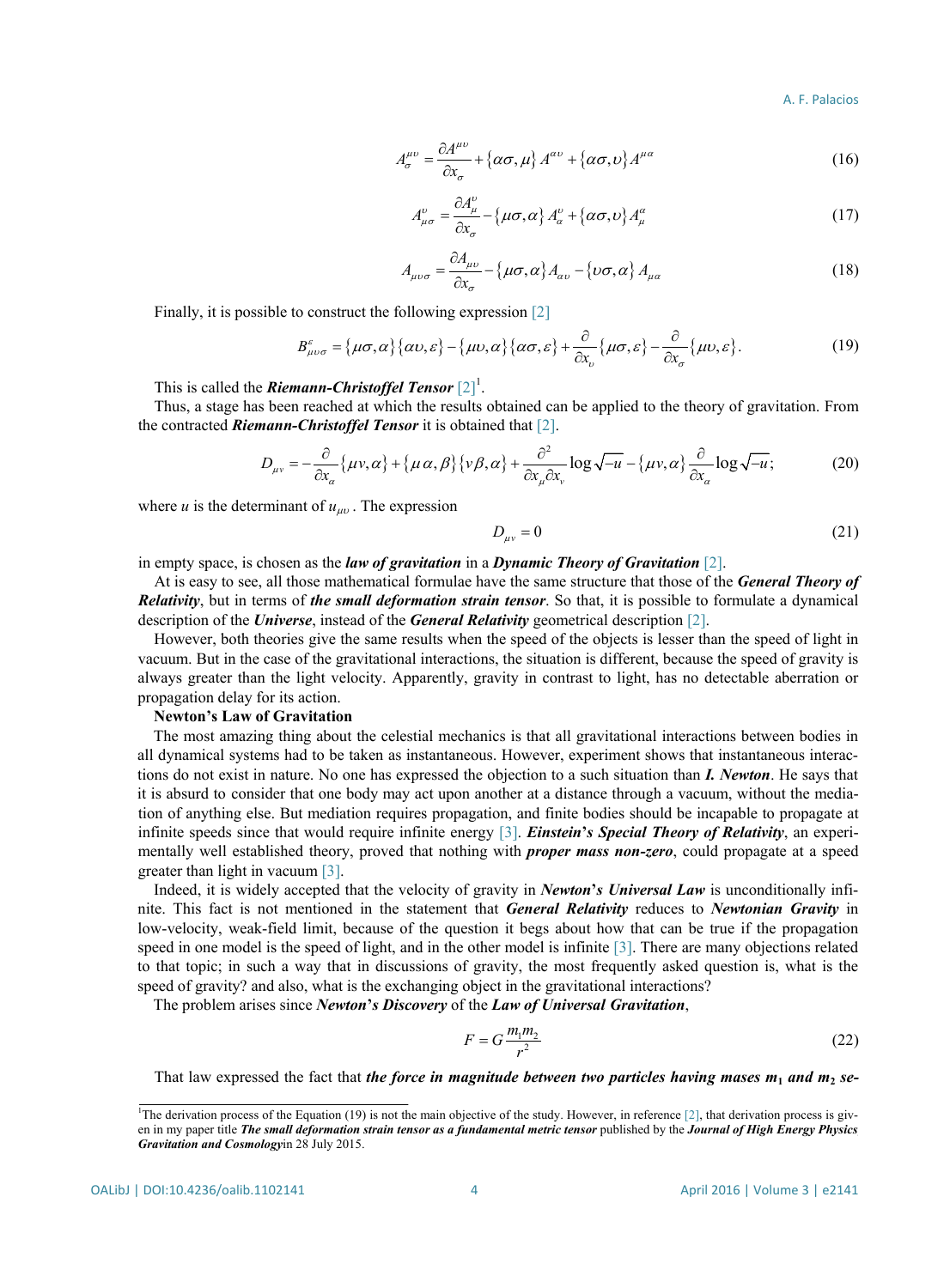## parated by a distance r is an attraction acting along the line joining the particles. In that relationship  $G$  is a *universal constant having the same value for all pairs of particles* **[\[4\]](#page-9-3)**.

It is important to say at once some features of this law to understand it clearly. The gravity forces between two particles are an *action-reaction pair*. On the other hand, the question of what means the distance between heavenly bodies arises immediately. In the case of the gravitational interaction between the *Moon* and the *Earth*, *Newton* regarded every particle of the *Earth* as contributing to the gravitational attraction it had on the *Moon*; but from different distances and directions. Then, *Newton* made the daring assumption that the *Earth* could be treated for such a proposal as if all the mass were concentered at its center. In other words, the *Earth* and also the *Moon* could be treated as interacting particles. That assumption was proved by *Newton* when he invent the *Calculus*.

However, that assumption is very important for any couple of interacting celestial objects. Perhaps, *Newton* considered that the apparent size of the bodies as seemed at a distance, as a useful concept.

#### **The Speed of Gravity**

The gravitational interactions between bodies is described in ordinary mechanics by means of a potential energy which appears as a function of the coordinates of the interacting bodies; and contains the assumption of instantaneous propagation, which is unaccepted because it seems to be a form of *action at a distance*. However, it can be shown that the gravity is a very fast propagating force greater than the light velocity in vacuum.

Let us consider now, the fundamental quadratic form, but in terms of the components of the small deformation strain tensor.

The interval between two neighboring events with coordinates  $(x_1, x_2, x_3, x_4)$  and  $(x_1 + dx_1, x_2 + dx_2, x_3 + dx_3)$  $x_4 + dx_4$ 

$$
ds^{2} = u_{11}dx_{1}^{2} + u_{22}dx_{2}^{2} + u_{33}dx_{3}^{2} + u_{44}dx_{4}^{2} + 2u_{12}dx_{1}dx_{2} + 2u_{13}dx_{1}dx_{3}
$$
  
+ 2u<sub>14</sub>dx<sub>1</sub>dx<sub>4</sub> + 2u<sub>23</sub>dx<sub>2</sub>dx<sub>3</sub> + 2u<sub>24</sub>dx<sub>2</sub>dx<sub>4</sub> + 2u<sub>34</sub>dx<sub>3</sub>dx<sub>4</sub>;  
(23)

where the coefficients  $u_{11}$ , etc. are functions of  $x_1, x_2, x_3, x_4$ . That is to say,  $ds^2$  is some quadratic function of the differences of coordinates [\[5\].](#page-9-4)

Let us assume that there is a small region of the space throughout which the *u*'s can be treated as constants. In that case, and making a change of variables [\[5\],](#page-9-4) the right-hand side of (23) can be broken up into the sum of squares; in such a way that it is obtained [\[5\]](#page-9-4)

$$
ds^{2} = dy_{1}^{2} + dy_{2}^{2} + dy_{3}^{2} + dy_{4}^{2}
$$
 (24)

However, that reduction is not in general possible for a large region, where the *u*'*s* have to be considered as functions, not as constants. Consider all the events for which *y*<sup>4</sup> has some specified value. These will form a three-dimensional space. Since  $dy_4$  is zero for every pair of events, their mutual intervals are given by

$$
ds^2 = dy_1^2 + dy_2^2 + dy_3^2
$$
 (25)

But this is exactly like familiar space in which the interval is given by [\[3\]](#page-9-2)

$$
ds^2 = dx^2 + dy^2 + dz^2
$$
 (26)

where *x*, *y*, *z* are rectangular coordinates.

Hence a section of the world by  $y_4 = constant$  would appear as space, and  $y_1$ ,  $y_2$ ,  $y_3$  will appear as rectangular coordinates. The coordinate-frames  $y_1, y_2, y_3$  and  $x, y, z$  are examples of two systems *s* and *s*' for which the intervals between corresponding pairs of mesh-corners are equal [\[5\].](#page-9-4) The two systems are therefore exactly alike observationally; and if one appears to be a rectangular frame in space, so also must the other [\[5\].](#page-9-4) Clearly, the coordinates for real events must be real. Taken into account the last observation, the reduced general expression is

$$
ds^{2} = dx^{2} + dy^{2} + dz^{2} + dy_{4}^{2}
$$
 (27)

Clearly *y*<sup>4</sup> must involve the time, otherwise the location of events by the four coordinates would be incomplete. Consider that the following definition of equal time-intervals is accepted, if it has some mechanism capable of cyclic motion, in which its cycles will measure equal durations of time *anywhere* and *anywhen*, provided the mechanism, its laws of behavior, and all outside influences remain similar [\[5\].](#page-9-4) To this, the theory of relativity would add the condition that the mechanism must be at rest in the space-time frame considered, because it is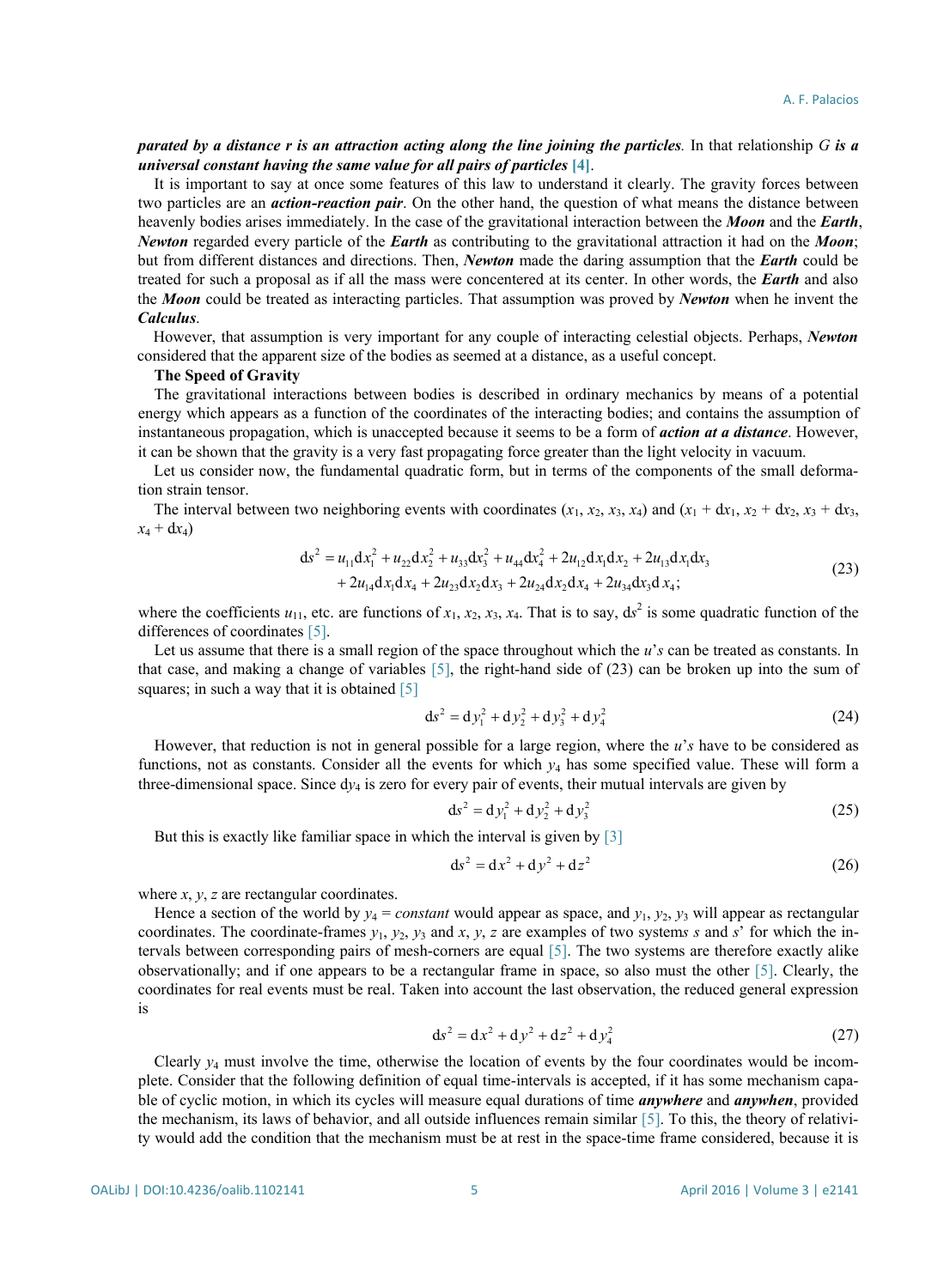well known that a clock in motion goes slower in comparison with a fixed clock [\[5\].](#page-9-4) Since then, it is agreed that the mechanism as a whole is to be at rest, and the moving parts return to the same positions after a complete cycle, it has for any pair of events marking the beginning and the end of the cycle that

$$
dx, dy, dz = 0
$$

in such a way that according to (27) it has that

$$
ds^2 = d y_4^2.
$$

Then, the cycles in all cases correspond to equal intervals d*s*. Hence, they correspond to equal values of d*y*<sup>4</sup> . But by the above definition of time, they also correspond to equal lapses of time dt. Then, it must have  $dy_4$  proportional to d*t*; in such a way that it is proposed the following proportionality relationship

$$
dy_4 = i \, n \, c \, dt; \tag{28}
$$

this is so, because there are some observational results which points out toward the fact that the velocity of the gravitational interactions is always greater than the speed of light in vacuum [\[3\].](#page-9-2) In the relation (28),  $i = \sqrt{-1}$ , *n* a number which for the case of gravity is  $n > 1$  always; and  $n \le 1$  for the case of the material finite bodies, and also for de photons; and *c* the light speed, considered as the *fundamental velocity* in the *Special Theory of Relativity*. Then (27) becomes

$$
ds^{2} = dx^{2} + dy^{2} + dz^{2} - n^{2}c^{2}dt^{2}
$$
 (29)

#### **The velocity of gravity**

It is important to say that in relativity all the last it was said is subjected to the condition that it has dealing with a region of the space in which the *g*'*s*, and also the *u*'*s* for the gravity, are constants, or approximately constants. A region having that property is called a *flat space*; and the appropriate theory, is called the *Einstein´s Special Theory of Relativity*; in which is established the velocity of light as the greatest speed in the *Universe*. That theory proved that no material finite body could propagate beyond the light barrier. But in the gravitational interactions, this is not the case, because the gravity is a propagating force of Nature without mediation of anything, apparently [\[5\].](#page-9-4) In other words, is not a pure geometrical effect of curved space-time, which travel at light speed, as it is suggested by the *General Theory of Relativity*. In reality, the velocity of the gravitational interactions is the greatest speed of the *Universe*.

Now from (29) it is follows that when

$$
\left(\frac{\mathrm{d}x}{\mathrm{d}t}\right)^2 + \left(\frac{\mathrm{d}y}{\mathrm{d}t}\right)^2 + \left(\frac{\mathrm{d}z}{\mathrm{d}t}\right)^2 = n^2c^2,\tag{30}
$$

d*s* = 0. This is important because in the *Special Theory of Relativity*, the track of a light-wave is a geodesic with d*s* = 0; and it is included there the identification of the *light* with the *fundamental velocity* [\[3\].](#page-9-2) Hence, in a *Dynamic Theory of Gravitation*, the track of the *escape velocity*, due to the apparent size of the celestial objects as a *fundamental velocity*; and which is the medium used by the gravity to transmit its effects like propagating force of nature, must also be a kind of geodesic with d*s* = 0 [\[5\].](#page-9-4) Then it is proposed that

$$
v_g^2 = \left(\frac{\mathrm{d}x}{\mathrm{d}t}\right)^2 + \left(\frac{\mathrm{d}y}{\mathrm{d}t}\right)^2 + \left(\frac{\mathrm{d}z}{\mathrm{d}t}\right)^2; \tag{31}
$$

where  $v_g$  is the velocity of the gravitational interactions. Clearly.

$$
v_g = nc. \tag{32}
$$

Moreover, it can be proposed that  $v_g$  is equal to the *escape velocity* of any massive source of gravitational force, which has an apparent size due to some kind of effect produced by the very big distances between the bodies in space.

## **The Lorentz transformation**

Let us consider the following transformation of coordinates

$$
x = \beta (x' - wt'); y = y'; z = z't = \beta (t' - wx'/c2);
$$
\n(33)

where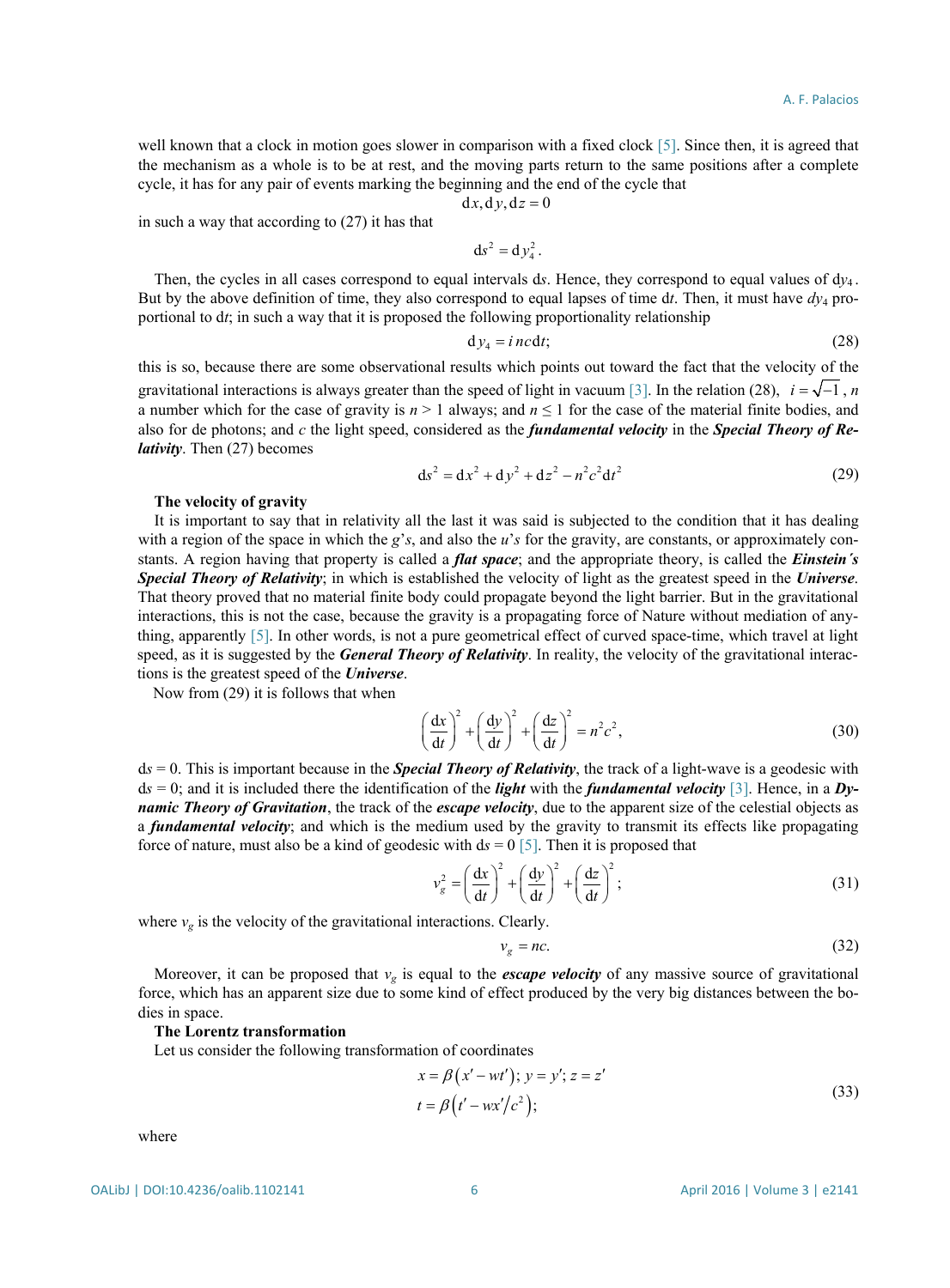$$
\beta = \left(1 - \frac{w^2}{c^2}\right)^{-1/2},
$$
\n(34)

and, *w* is any real constant not greater than *c*. It can be demonstrate that

$$
dx^{2} - c^{2} dt^{2} = dx'^{2} - c^{2} dt'^{2}.
$$
 (35)

Hence, from the condition about equal intervals,  $ds^2 = ds'^2$ , and taking into account that

$$
ds2 = dx2 + dy2 + dz2 - c2 dt2,
$$
 (36)

it has that

$$
ds^{2} = dx^{2} + dy^{2} + dz^{2} - c^{2} dt^{2} = dx'^{2} + dy'^{2} + dz'^{2} - c^{2} dt'^{2}
$$
 (37)

This is the Lorentz transformation. The essential property of the foregoing transformation is that it leaves de formula for d*s* <sup>2</sup> unaltered. It is valid when the velocity of any object with *proper massnon-zero* is lesser than the speed of light in vacuum. That is to say,  $w < c$  for all finite objects, and  $w = c$ , only for the photon [\[5\].](#page-9-4)

However, let us consider that in the case of the speed of gravity  $w = nc$ , with *n* a number which can be very big. Then, the new transformation of coordinates is

$$
x = \beta (x' - nct'); y = y'; z = z'
$$
  
\n
$$
t = \beta \left( t' - \frac{n}{c} x' \right);
$$
\n(38)

in such a way that

$$
\beta = \left(1 - n^2\right)^{-\frac{1}{2}}\tag{39}
$$

It can be proved that

$$
dx^{2} - \frac{w^{2}}{n^{2}} dt^{2} = dx'^{2} - \frac{w^{2}}{n^{2}} dt'^{2}
$$
 (40)

But,  $w^2/n^2 = c^2$ , which is again the Equation (35)

So, in that case it is always true that the intervals  $ds^2$  and  $ds'^2$  are equal; and clearly the Lorentz transformation are valid even when the speed of gravity is taking into account; because that law is referred to objects which travel at a velocities lesser than the speed of light in vacuum.

#### **The velocity of the gravitational interactions**

When the traditional experimental and scientific research methods are used to determine the velocity of gravity, they always yield propagation speeds of gravity faster than light speed. This is so, because the gravitational force, in contrast to light, apparently has no any propagation delay for its action. The finite value of light speed causes not only *aberration*, but also radiation pressure forces to have a non-radial component proportional to *v***/***c*. The last ratio is the deviation of light in transforming to a new reference system, and is a phenomenon known as the *aberration of light*. In that ratio, *v* is the orbital velocity of the *Earth*, and *c* the velocity of light in vacuum [\[6\].](#page-9-5) The gravity has no any force proportional to *v/c*. That means that the gravitational interactions apparently have no detectable aberration.

The gravitational interactions between bodies in all dynamic systems had always to be taken as instantaneous. This is unacceptable, due that, it was said before, it seemed to be a form of *action at a distance* through vacuum, without the mediation of anything. But mediation means propagation of something, and finite bodies should be incapable of travel faster than light speed, since that would require infinite energy.

The *Einstein***'***s Special Theory of Relativity* proved that no material body with a *proper mass* non-zero could propagate at speed greater than the velocity of light in vacuum. Then, when planetary orbits are determined, the astronomers use instantaneous interactions; they extract the position of some planet along its orbit at a time of interest, and calculate where that position would appear as seen from *Earth* by allowing for the finite propagation speed of light from there to here. It seems incongruous to allow for the finite propagation speed of light from the planet to *Earth*, but to take the effect of *Earth***'***s* gravity on the same planet as propagating from here to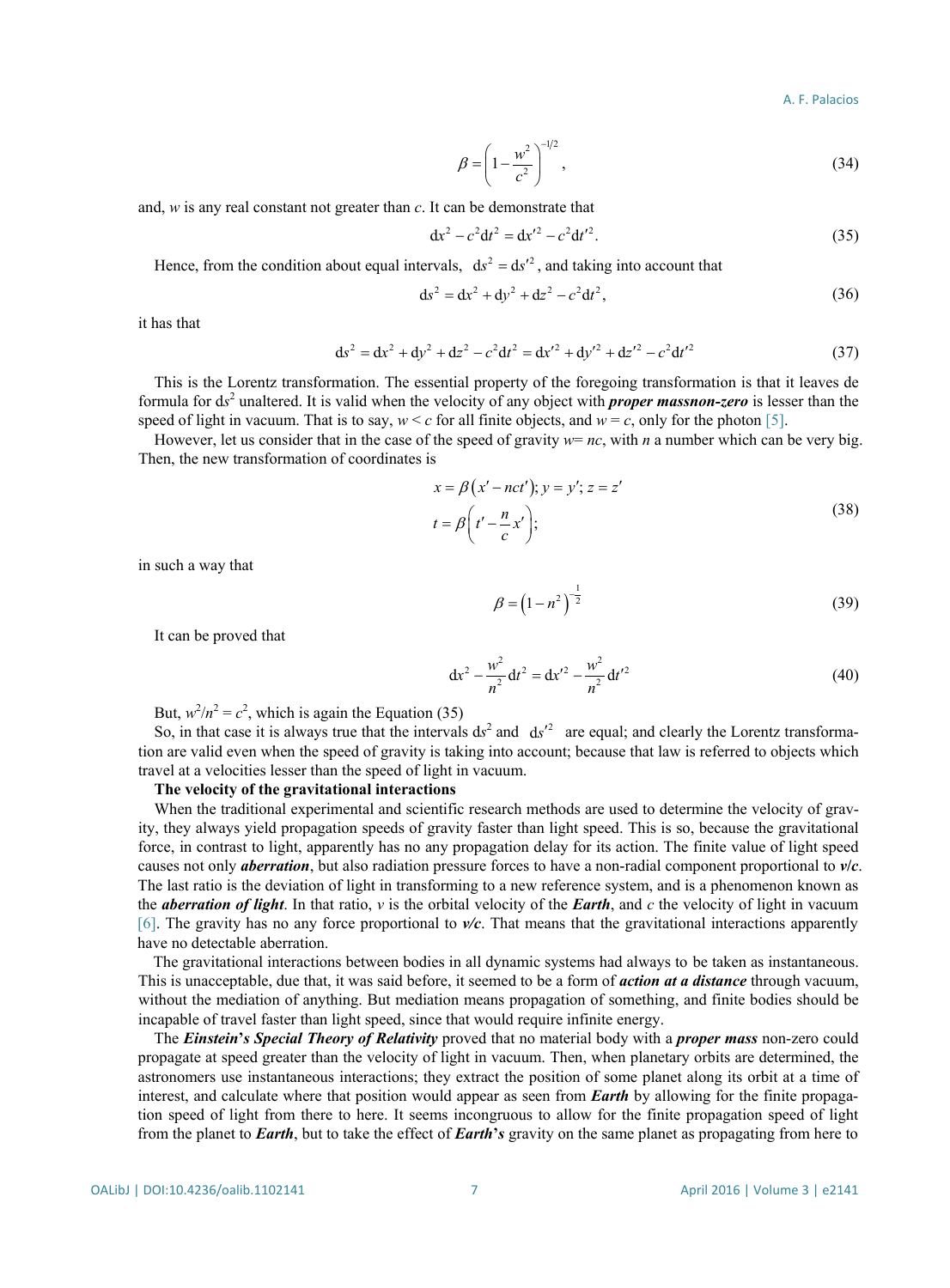there, instantaneously [\[3\].](#page-9-2)

This kind of problems is not new. They have been discussed many times. Even today, the most frequently debated topic is centered in the question about the velocity of propagation of gravity.

# **2. Gravitational Interactions**

*Einstein***'***s Theory of Relativity* suggests that gravitation, unlike electromagnetic forces, is a pure geometric effect of curved space-time, not a force of nature that propagates. In that case, the gravitational radiation, which surely does travel at light speed, but like a possible effect of the fifth order in *v/c*, is too small to play a role in explaining the difference in behavior between gravitational interactions and ordinary forces of nature. In this connection, in *General Relativity*, also exist problems with the *causality principle*, such as explaining how the external gravity fields between binary black holes [\[6\]](#page-9-5) manage update without communication with the material bodies hidden behind event horizons [\[3\].](#page-9-2)

Many teachers and some books head off the question, assuring their students that the gravitational waves propagate at the speed of light, leaving the impression that the topic of gravitational propagation speed has already been solved [\[3\].](#page-9-2)

Anyone can verify the consequences of introducing a delay into gravitational interactions. The effect on the planetary orbits, is usually disastrous due to the fact that the conservation of angular momentum is destroyed [\[3\].](#page-9-2)

Indeed, it is widely accepted that the speed of gravity in *Newton***'***s Law of Gravity* is unconditionally infinite. This is not mentioned in the statement that *General Relativity* reduces to *Newtonian Gravity* in the low-velocity, weak-field limit, because of the obvious question it begs about how that can be true the propagation speed in one model is the velocity of light in vacuum, and in the other model it is infinite [\[3\].](#page-9-2) The same kind of question comes up in many other situations; that is to say, how can black holes have gravity when nothing can get out because escape velocity is greater than the speed of light?, and also, why do total eclipses of the *Sun* by the *Moon* reach the maximum about *40 seconds* before the *Sun* and the *Moon***'***s* gravitational forces align? [\[3\].](#page-9-2) If gravity is a propagating force, the system *Sun-Moon-Earth* test implies that gravity propagates faster than light.

## **3. Escape Velocity**

According to *Einstein***'***s Special Theory of Relativity*, no material body could possible travel with a velocity greater than the velocity of light in vacuum. Thus, it becomes obvious that none of them could be accelerated beyond the light barrier. This argument still stands. In its original paper, *Einstein* said that there is an upper limit of the velocity for the material bodies [\[7\].](#page-9-6) The only particle that always travels at that velocity is the photon. Thus, for a given distance, it can be written that

$$
x = ct_{\ell} \tag{41}
$$

where *x* is any distance, *c* the velocity of light in vacuum, and  $t<sub>i</sub>$  the time that takes the photon to travel the given distance.

Let's consider now that for the same distance *x*, it can be written the following relationship between the speed of gravity  $v_{\rm g}$ , and the time transit  $t_{\rm t}$ 

$$
x = v_g t_t \tag{42}
$$

Then, for a given distance the speed of gravity grows with the distance between the interacting bodies, whereas the transit time diminish, in such a way, that their product is always constant. In that case it is easy to see that

$$
v_g = \frac{ct_\ell}{t_t} \tag{43}
$$

Now, it is necessary another independent equation in order to calculate  $v_g$ . That relationship is the escape velocity; which is the medium used by the gravity to transmit its effects like a force of nature that propagates. By its definition, it has that

$$
v_o = \left(\frac{2GM}{R}\right)^{1/2} \tag{44}
$$

where *G* is the *Gravitational Constant*, *M* the mass of the object which is the source of gravitational interaction,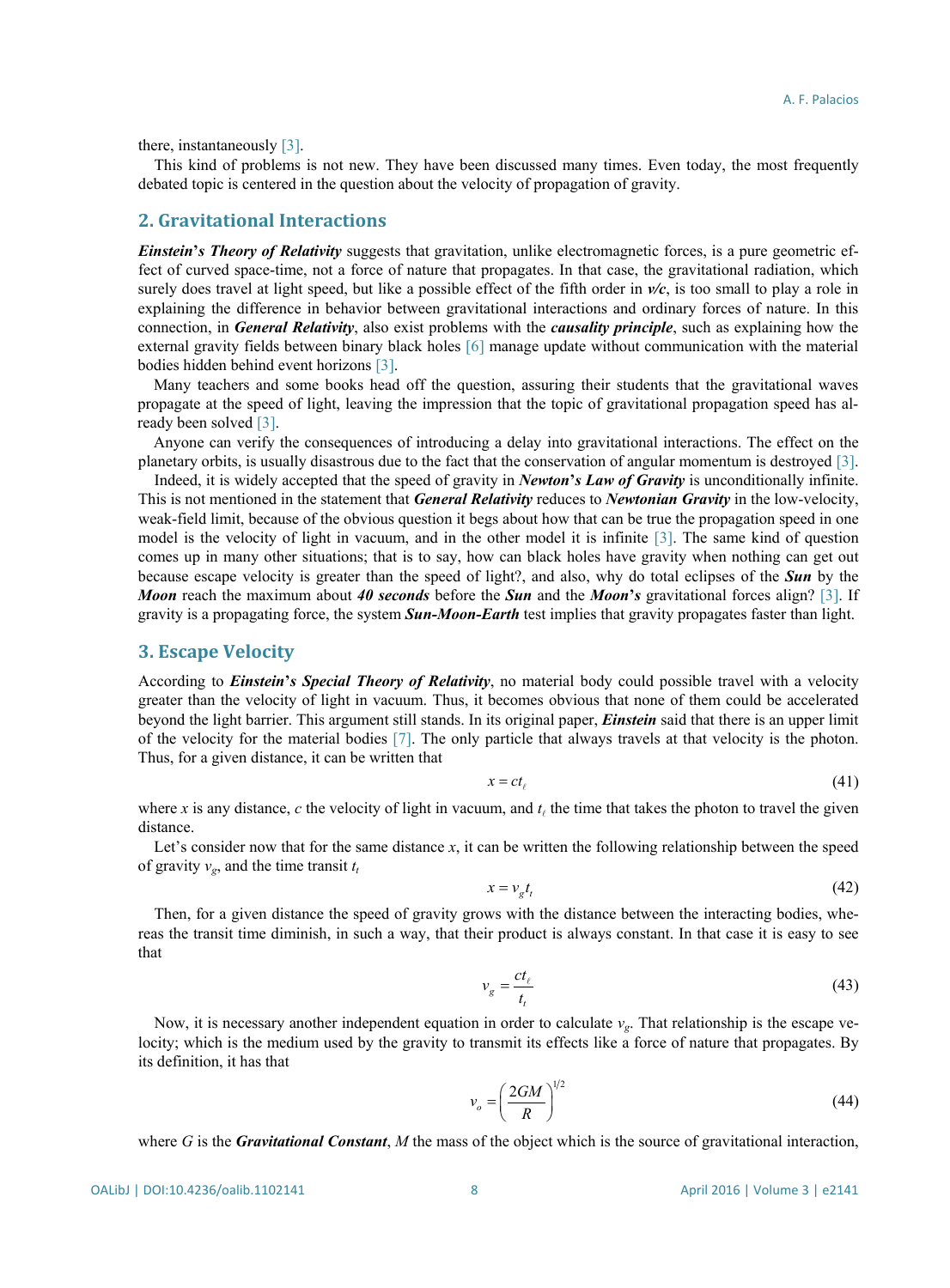and *R* its radius. Hence, the value of  $v_0$  depends on the mass of the gravity source, and critically on its radius.

Let's consider the following situation. A distant galaxy, per example, as appear seen from *Earth*, looks like a light point. In that apparent very small region of space, it is concentered the total mass of that galaxy. That fact is very important because the apparent size of heavenly bodies plays a special role in the gravitational interactions. This is so because of a some kind of effect over the size due to the very big distances in space. So that, when a couple of celestial bodies interact each other, they can be considered as sources of gravitational force, because there are certain degrees of reciprocity in that situation. So that, their escape velocities takes values that depends critically on its apparent size. Hence, in Equation (44) is has that

$$
v_o' = \left(\frac{2GM}{R'}\right)^{1/2} \tag{45}
$$

where  $v'_o$  means the real escape velocity and *R'* the radius as they are seen at a galactic distances.

In gravitational interactions, the question of what means by *distance between the heavenly bodies* arises immediately; because every of their particles can be considered as a contributing to the gravity attraction. But, and according to *I. Newton*, the distance and direction over each body, are different from each particle [\[4\].](#page-9-3) Then, it is possible make the assumption that the interacting bodies could be treated as if all their masses where concentrated at its apparent sizes. However, and by definition, a geometrical point is an object that has no dimension; so that it is not a good idea to take the size of a very far object as zero; in such a way that it is necessary to take another approach. Suppose that as the limit in size of the massive source of the gravitational force is taken as the size of the atom, or the atomic nucleus.

Thus, the value of  $v'_0$  in such a condition, grows with the mass of the source concentered in a minimum region of space which has the radius *R*′ .

## **4. The Total Solar Eclipse**

This is an example of the difference in behavior between the velocity of the gravitational interactions and the velocity of light in vacuum.

The *Moon* and *Earth* are relatively nearby and sharing the *Earth* orbital motion around the *Sun*. It is well known that it has an aberration of just **20** *arc seconds*. It takes to the *Moon* about **38** *seconds of time* to move **20** *arc seconds* on the sky relative to the *Sun* [\[3\].](#page-9-2) Since the total solar eclipse agree with predicted times, to within a couple of seconds, it can be used the orbits of the *Sun* and the *Moon* near times of maximum total solar eclipse to compare the time of predicted gravitational maximum with the time of visible maximum eclipse. Thus, the maximum gravitational perturbation by the *Sun* on the orbit of the *Moon* near eclipse may be taken as the time when the **Moon** and **Sun** sizes are equal. In those conditions, the maximum eclipse occurs roughly **38.19** *seconds of time* before the time of gravity maximum [\[3\].](#page-9-2)

Hence, let  $t<sub>t</sub> = 38.19$  seconds be, the transit time that takes the gravitational interaction to travel the distance between the *Sun* and the system *Moon-Earth*. Given that the light from the *Sun* requires  $4.98 \times 10^2$  sec. to reach the system before mentioned, from Equation (43) it is easy to obtain that

$$
v_o' = 13c \tag{46}
$$

that is to say,

$$
v'_{o} = 3.9 \times 10^{6} \text{ km} \cdot \text{sec}^{-1}
$$
 (47)

Now, from the relationship (45), and using the following data

$$
G = 6.66 \times 10^{-8} \text{ ergs} \cdot \text{cm} \cdot \text{gr}^{-2}
$$
  
\n
$$
M_{\odot} = 1.985 \times 10^{33} \text{ gr}
$$
  
\n
$$
v_o' = 3.9 \times 10^{11} \text{ cm} \cdot \text{sec}^{-1};
$$
\n(48)

where the symbol  $\odot$  indicates the *Sun*, it is obtained that the apparent Sun's radius, as seen since the system *Moon-Earth*, has the following value

$$
R'_{\odot} = 1.738 \times 10^{-2} \text{ km} \tag{49}
$$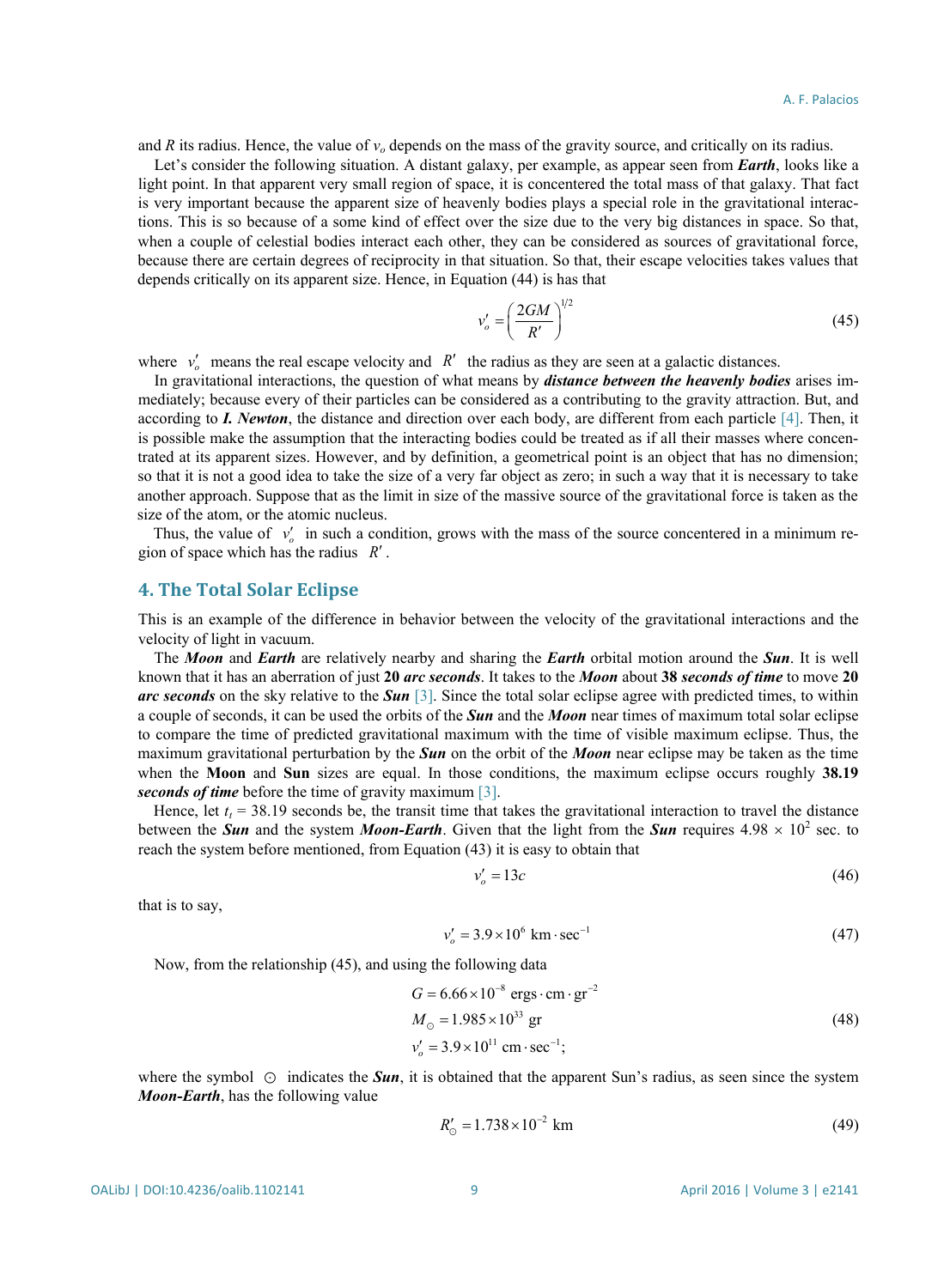It is proposed that this picture can be used to explain the behavior of any couple of interacting celestial objects; where one of them is the source of gravitational force that propagate with an escape velocity which depends on the apparent size of that body.

In conclusion, the *Sun***'***s field* cannot be treated as *static and unchanging*, even in the planetary system, because it propagates as a force of nature, with an escape velocity whose value depends on the *Sun***'***s size*, as seen from any planet of the *Solar System*. Thus, its gravity field is continuously updated, but with very little gravitational aberration, difficult to determine.

# **5. Conclusions**

The small deformation strain tensor can be used as a fundamental metric tensor instead the usual fundamental metric tensor, in order to formulate a *Dynamic Theory of Gravitation*, in which the *escape velocity* is the greatest velocity of *Nature* [\[1\]](#page-9-0) [\[2\].](#page-9-1)

For the *Sun* and *Earth*, or for any other planet of the *Solar System* and also for any other celestial body, the picture before given has certain degree of reciprocity. In other words, seen from the *Sun* any one planet or another body has an apparent size that generated its own appropriate apparent escape velocity. However, in the case of the planets, all of them have a very small size compared with *Sun***'***s size*, and also the mass of any of them is very small as compared with Sun's mass.

Then, its apparent escape velocity is orders of magnitude smaller than the apparent escape velocity of the *Sun*. Hence, when the escape velocity of the *Sun*, in some point of the space, meets with the escape velocity of any planet, they pull each other; because they are the carriers of the respective gravitational fields.

Given that those gravitational forces are attractive, that dynamic process is the responsible for the strong link which is established between the *Sun* and every of the planets and other bodies of the *Solar System*. It is proposed that this argument is valid for any couple of objects in the *Universe*. Then, it can be said that the gravitational interactions exchanging coin is the *escape velocity* due to the apparent size of the celestial bodies.

Due to the finite value of the velocity of the gravitational interactions, the gravity force have a propagation delay for its action too. That means that it has a little aberration which, in despite of it smallness, have a minute non-radial component capable to accelerate the planets along its orbital motions. That effect is accumulative, in such a way, that along of thousand million years will tend to increase the angular momentum of the system, and will soon cause an appreciable change of period.

Maybe the minute, but accumulative effect of the non-radial component of the gravitational force, due to the *gravity aberration*, is the dynamic agent which produces the slow rotational motion of the galaxies.

Finally, given that the velocity of the gravitational interactions is in general terms, greater than the velocity of light in vacuum; and taken into account the fact that according to *Einstein***'***s Special Theory of Relativity*, no material particles or bodies could possible travel with a velocity greater than the light speed; the gravity is strong enough to slow down the *Universal Expansion* [\[5\].](#page-9-4) This argument points out toward a closed *Universe Model*.

## **References**

- <span id="page-9-0"></span>[1] Fierros, A. (2006) The Hamilton-Type Principle in Fluid Dynamics. Fundamentals and Applications to Magnetohydrodynamics, Thermodynamics, and Astrophysics. Springer-Verlag, Wien.
- <span id="page-9-1"></span>[2] Fierros, A. (2015) The Small Deformation Strain Tensor as a Fundamental Metric Tensor. *Journal High Energy Physics*, *Gravitation and Cosmology*, Vol. 1, 28 July, 35-47.
- <span id="page-9-2"></span>[3] Van Flandern, T. (1998) The Speed of Gravity—What the Experiments Say. *Physics Letters*, **250**, 1-11. [http://dx.doi.org/10.1016/S0375-9601\(98\)00650-1](http://dx.doi.org/10.1016/S0375-9601(98)00650-1)
- <span id="page-9-3"></span>[4] Resnick, R. and Halliday, D. (1966) Physics. John Wiley and Sons, Inc., New York.
- <span id="page-9-4"></span>[5] Eddington, A.S. (1923) The Mathematical Theory of Relativity. Chelsea Publishing Company, New York.
- <span id="page-9-5"></span>[6] Londau, L.D. and Lifshitz, E.M. (1962) The Classic Theory of Fields. Addison-Wesley Publishing Company Inc., 17.
- <span id="page-9-6"></span>[7] Shipman, H.I. (1976) Black Holes, Quasars, and the Universe. Houghton Mifflin Company, Boston.
- [8] Einstein, A. (1923) The Principle of Relativity. Dover Publications Inc., 37-65.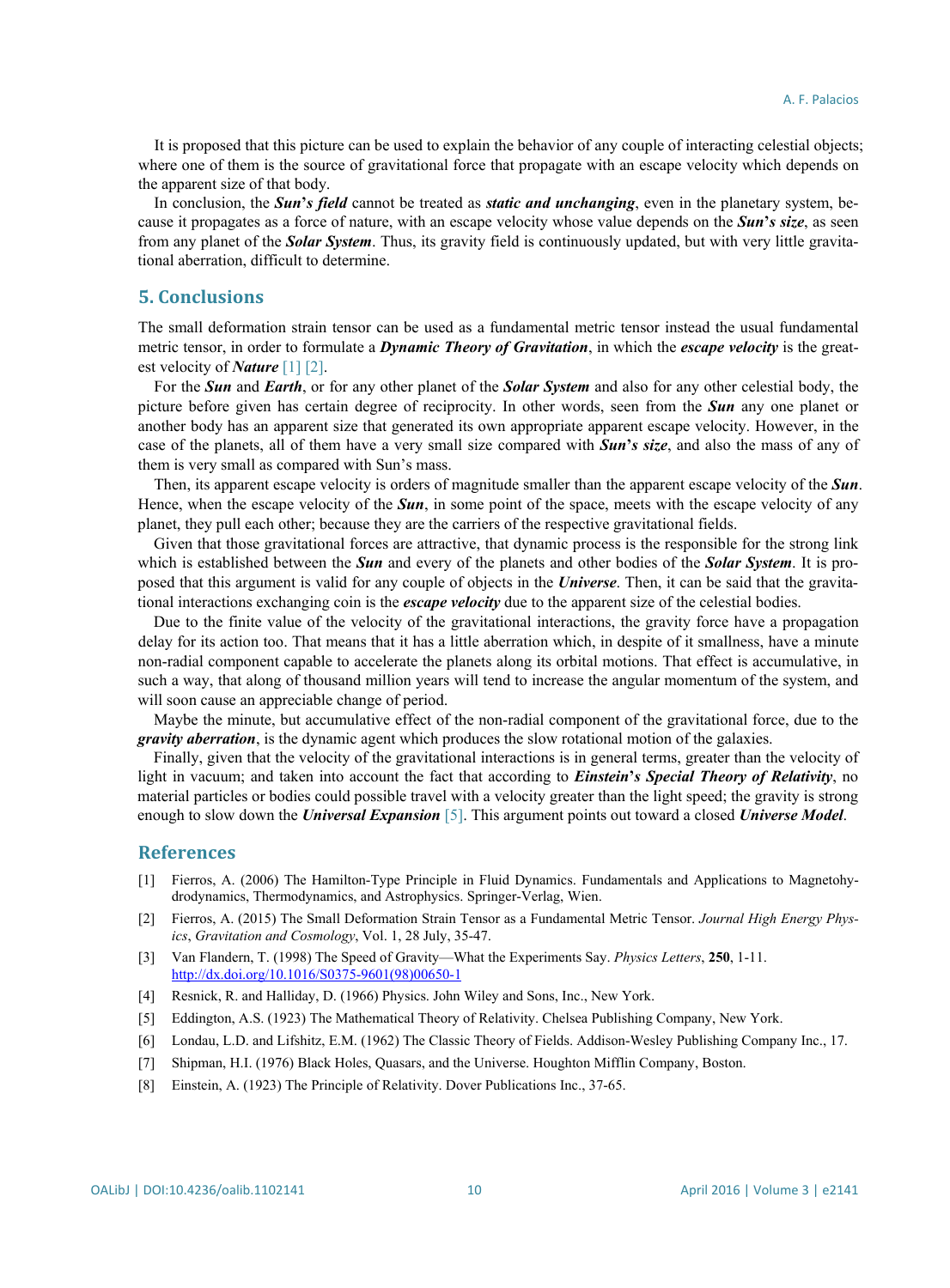# **Appendix**

#### **The condition for flat space-time: A formal proof**

It was shown that when the components of the small deformation strain tensor  $u_{\mu\nu}$  are constants,  $ds^2$  can be reduced to the sum of four squares, and a *Galilean coordinates* can be constructed. Thus, an equivalent definition of *flat space-time* is that it is such that coordinates can be found for which the *u<sub>μ</sub>*υ are constants, and a region of the space is called *flat* if it is possible to construct in it a *Galilean frame of reference*.

If the *µ*µυ are constants the **3***-index Christoffel simbols*, all vanishes; but since they do not form a tensor, will not continue to vanish when other coordinates are substituted in the same flat region. Then, in such a condition, the *Reimann-Christoffel Tensor*, being composed of products and derivatives of the **3***-index simbols*, will vanish. Since it is a tensor, it will continue vanish when other coordinate system is used in the same region. Hence, the vanishing of that tensor is a *necessary condition* for *flat space-time*. But, that condition is also *sufficient*; in such a way that if that tensor is equal to zero, the *space-time* must be *flat* [\[2\]](#page-9-1) [\[5\].](#page-9-4) Then, when

$$
B^{\varepsilon}_{\mu\nu\sigma} = 0 \tag{A-1}
$$

it is possible to construct a uniform vector-field by means of parallel displacements of a vector over the region.

Let  $A_{(a)}^{\mu}$  be four uniform vector-fields given by  $\alpha = 1, 2, 3, 4$ ; where  $\alpha$  is not a tensor-suffix, but only distinguishes the four independent vectors. So that

$$
\frac{\partial A_{(\alpha)}^{\mu}}{\partial x_{\sigma}} = 0 \tag{A.2}
$$

or by the following equation [\[2\]](#page-9-1)

$$
\frac{\partial A^{\mu}_{(\alpha)}}{\partial x_{\sigma}} = -\{\varepsilon \sigma, \mu\} A^{\varepsilon}_{(\alpha)}
$$
\n(A.3)

These four uniform vector-fields can be used in order to define a new coordinate system distinguishes by accents. The unit mesh is a geometrical figure contained by the four vector at any point, so that the complete system will be formed by successive parallel displacements of the unit mesh until the whole region is filled [\[5\].](#page-9-4) One edge of it, given in the old coordinates by

$$
\mathrm{d}x_{\mu} = A_{(1)}^{\mu} \tag{A.4}
$$

has to become in the new coordinate system by

$$
dx'_{\alpha} = (1, 0, 0, 0).
$$

Similarly, the second edge

 $dx_{\mu} = A^{\mu}_{(2)}$ 

must become

$$
dx'_{\alpha} = (0,1,0,0); etc.
$$

Then, this requires the following law of transformation

$$
dx_{\mu} = A_{(\alpha)}^{\mu} dx_{\alpha}^{\prime}
$$
 (A.5)

Clearly, the new coordinate system depends on the possibility of constructing uniform vector-fields, and this depends on the relationship (A.1).

Since  $ds^2$  is an invariant, it is easy to see that

$$
u'_{\alpha\beta} dx'_{\alpha} dx'_{\beta} = u_{\mu\nu} dx_{\mu} dx_{\nu} = u_{\mu\nu} A^{\mu}_{(\alpha)} A^{\nu}_{(\beta)} dx'_{\alpha} dx'_{\beta};
$$

by the Equation (A.5). Hence

$$
u'_{\alpha\beta} = u_{\mu\nu} A^{\mu}_{(\alpha)} A^{\nu}_{(\beta)}
$$
 (A.6)